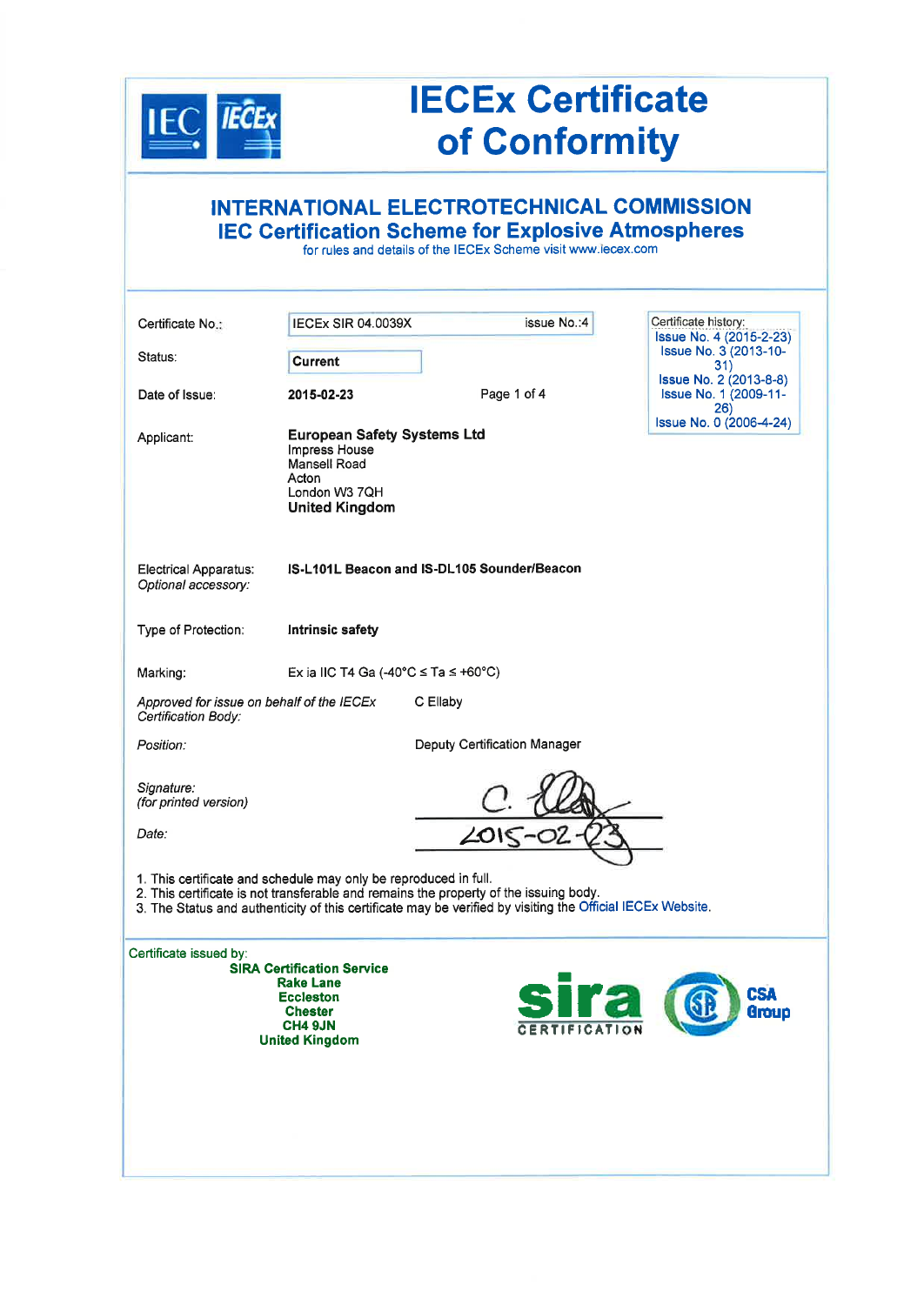|                                                                |                                                                                                                                                                                                                                                                                                                                                                                                                                                                                               | <b>IECEx Certificate</b><br>of Conformity                                           |
|----------------------------------------------------------------|-----------------------------------------------------------------------------------------------------------------------------------------------------------------------------------------------------------------------------------------------------------------------------------------------------------------------------------------------------------------------------------------------------------------------------------------------------------------------------------------------|-------------------------------------------------------------------------------------|
| Certificate No.:                                               | <b>IECEX SIR 04.0039X</b>                                                                                                                                                                                                                                                                                                                                                                                                                                                                     |                                                                                     |
| Date of Issue:                                                 | 2015-02-23                                                                                                                                                                                                                                                                                                                                                                                                                                                                                    | Issue No.: 4                                                                        |
|                                                                |                                                                                                                                                                                                                                                                                                                                                                                                                                                                                               | Page 2 of 4                                                                         |
| Manufacturer:                                                  | <b>European Safety Systems Ltd</b><br>Impress House<br>Mansell Road<br>Acton<br>London W3 7QH<br><b>United Kingdom</b>                                                                                                                                                                                                                                                                                                                                                                        |                                                                                     |
| Additional Manufacturing location(s):                          |                                                                                                                                                                                                                                                                                                                                                                                                                                                                                               |                                                                                     |
| as amended.                                                    | This certificate is issued as verification that a sample(s), representative of production, was assessed and tested and<br>found to comply with the IEC Standard list below and that the manufacturer's quality system, relating to the Ex products<br>covered by this certificate, was assessed and found to comply with the IECEx Quality system requirements. This<br>certificate is granted subject to the conditions as set out in IECEx Scheme Rules, IECEx 02 and Operational Documents |                                                                                     |
| <b>STANDARDS:</b>                                              | The electrical apparatus and any acceptable variations to it specified in the schedule of this certificate and the identified<br>documents, was found to comply with the following standards:                                                                                                                                                                                                                                                                                                 |                                                                                     |
| IEC 60079-0: 2011<br>Edition: 6.0                              | Explosive atmospheres - Part 0: General requirements                                                                                                                                                                                                                                                                                                                                                                                                                                          |                                                                                     |
| IEC 60079-11: 2011<br>Edition: 6.0                             | Explosive atmospheres - Part 11: Equipment protection by intrinsic safety "i"                                                                                                                                                                                                                                                                                                                                                                                                                 |                                                                                     |
| IEC 60079-26 : 2014-<br>10                                     |                                                                                                                                                                                                                                                                                                                                                                                                                                                                                               | Explosive atmospheres - Part 26: Equipment with Equipment Protection Level (EPL) Ga |
| Edition: 3.0                                                   |                                                                                                                                                                                                                                                                                                                                                                                                                                                                                               |                                                                                     |
|                                                                | This Certificate does not indicate compliance with electrical safety and performance requirements other than those<br>expressly included in the Standards listed above.                                                                                                                                                                                                                                                                                                                       |                                                                                     |
| <b>TEST &amp; ASSESSMENT REPORTS:</b>                          | A sample(s) of the equipment listed has successfully met the examination and test requirements as recorded in                                                                                                                                                                                                                                                                                                                                                                                 |                                                                                     |
| Test Report:<br>GB/SIR/ExTR06.0038/00<br>GB/SIR/ExTR13.0281/00 | GB/SIR/ExTR09.0189/00<br>GB/SIR/ExTR15.0023/00                                                                                                                                                                                                                                                                                                                                                                                                                                                | GB/SIR/ExTR13.0136/00                                                               |
| <b>Quality Assessment Report:</b>                              |                                                                                                                                                                                                                                                                                                                                                                                                                                                                                               |                                                                                     |
| GB/SIR/QAR06.0020/00                                           |                                                                                                                                                                                                                                                                                                                                                                                                                                                                                               |                                                                                     |
|                                                                |                                                                                                                                                                                                                                                                                                                                                                                                                                                                                               |                                                                                     |
|                                                                |                                                                                                                                                                                                                                                                                                                                                                                                                                                                                               |                                                                                     |
|                                                                |                                                                                                                                                                                                                                                                                                                                                                                                                                                                                               |                                                                                     |
|                                                                |                                                                                                                                                                                                                                                                                                                                                                                                                                                                                               |                                                                                     |
|                                                                |                                                                                                                                                                                                                                                                                                                                                                                                                                                                                               |                                                                                     |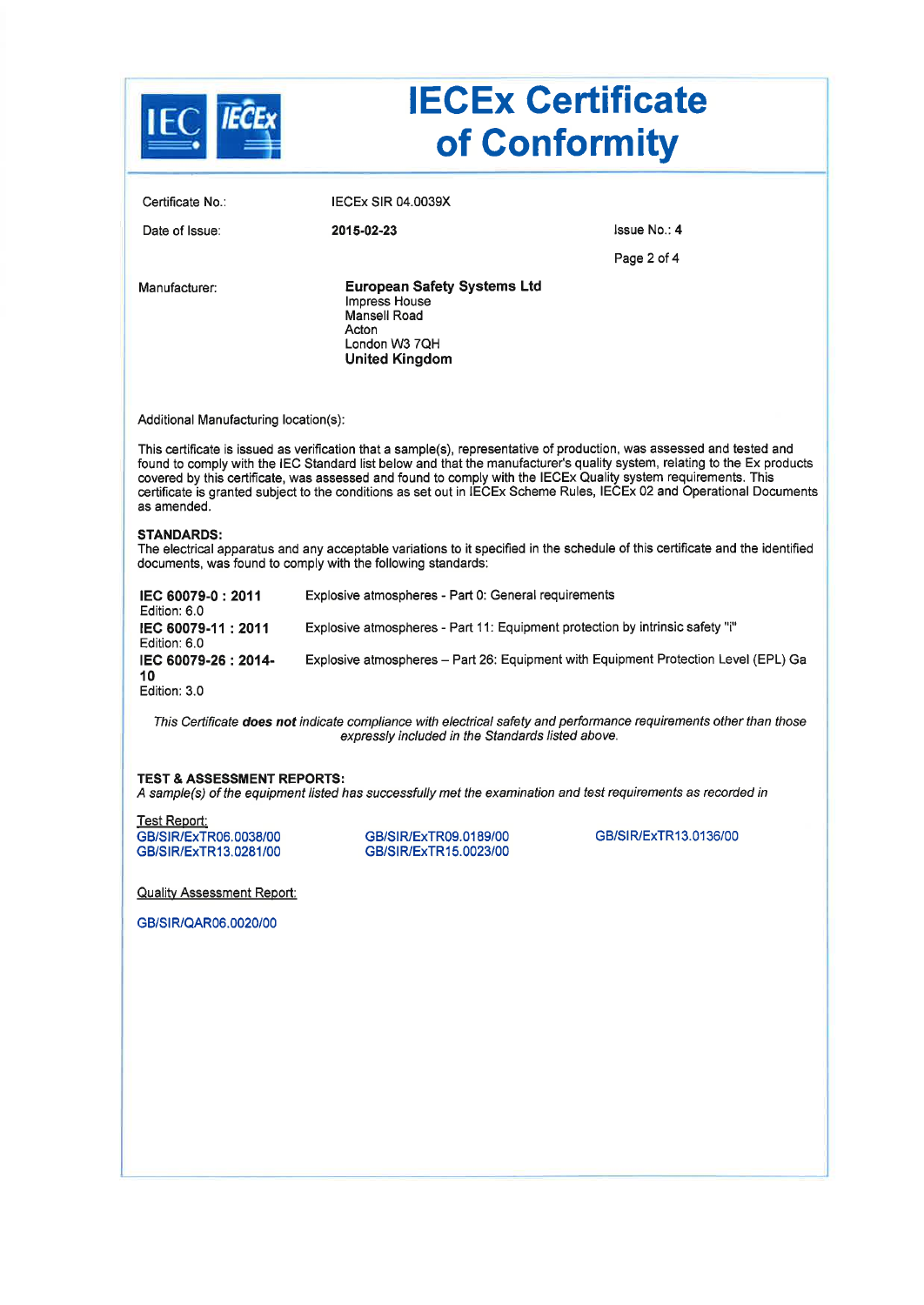|                                                                                                                               |                                                                                                                    |                                                                                                             | <b>IECEx Certificate</b><br>of Conformity                                                                                                                                                                                                                                                                                                                                                                                                                                                                                                                                                                                                                                                                                                                                                                        |
|-------------------------------------------------------------------------------------------------------------------------------|--------------------------------------------------------------------------------------------------------------------|-------------------------------------------------------------------------------------------------------------|------------------------------------------------------------------------------------------------------------------------------------------------------------------------------------------------------------------------------------------------------------------------------------------------------------------------------------------------------------------------------------------------------------------------------------------------------------------------------------------------------------------------------------------------------------------------------------------------------------------------------------------------------------------------------------------------------------------------------------------------------------------------------------------------------------------|
|                                                                                                                               | Certificate No.:                                                                                                   | <b>IECEX SIR 04.0039X</b>                                                                                   |                                                                                                                                                                                                                                                                                                                                                                                                                                                                                                                                                                                                                                                                                                                                                                                                                  |
|                                                                                                                               | Date of Issue:                                                                                                     | 2015-02-23                                                                                                  | Issue No.: 4                                                                                                                                                                                                                                                                                                                                                                                                                                                                                                                                                                                                                                                                                                                                                                                                     |
|                                                                                                                               |                                                                                                                    |                                                                                                             | Page 3 of 4                                                                                                                                                                                                                                                                                                                                                                                                                                                                                                                                                                                                                                                                                                                                                                                                      |
|                                                                                                                               |                                                                                                                    |                                                                                                             | <b>Schedule</b>                                                                                                                                                                                                                                                                                                                                                                                                                                                                                                                                                                                                                                                                                                                                                                                                  |
| <b>EQUIPMENT:</b>                                                                                                             |                                                                                                                    | Equipment and systems covered by this certificate are as follows:                                           |                                                                                                                                                                                                                                                                                                                                                                                                                                                                                                                                                                                                                                                                                                                                                                                                                  |
| parameters:<br>$Ui = 28 V$<br>$ii = 660 \, mA$<br>$Pi = 1.2 W$<br>$Ci = 0$<br>$Li = 0$<br>$Uo = 16.8 V$<br>$I_0 = 3.61 \, mA$ | Terminal "+" w.r.t. Terminal "- "<br>electrically connected to Terminal S-.<br>Terminals "Ac.Sw"<br>$Po = 15.2$ mW |                                                                                                             | board assemblies, one containing the main circuit and the other several LEDs. These are mounted in an IP66, flame<br>retardant ADS that is fitted with a transparent polycarbonate 'lens'. One of two alternative LED boards may be fitted,<br>each having different types of LED mounted. External connections are made to terminals mounted on the main<br>printed circuit board via cable entry devices mounted in the walls of the enclosure. The equipment has the following<br>Terminal "S+" w.r.t. Terminal "S-"<br>$U_0 = 16.8 V$<br>$I_0 = 660$ mA<br>$Po = 1.2 W$<br>The parameters above are based on Terminal + being considered internally electrically connected to Terminal S+ via<br>internal voltage clamping zener diodes of maximum voltage 16.8 V and Terminal - being considered internally |
| 1.<br>2.                                                                                                                      |                                                                                                                    | <b>CONDITIONS OF CERTIFICATION: YES as shown below:</b><br>equipment should be done only with a damp cloth. | The enclosure of the IS-L101L Beacon is non-conducting and may generate an ignition-capable<br>level of electrostatic charges under certain extreme conditions. The user should ensure that the<br>equipment is not installed in a location where it may be subjected to external conditions that might<br>cause a build-up of electrostatic charges on non-conducting surfaces, additionally, cleaning of the<br>The equipment has an ingress protection rating of IP 66. However, if it has been supplied without<br>cable entry devices, then the user shall ensure that the devices that are fitted will provide an                                                                                                                                                                                          |
|                                                                                                                               | IP20 or better.                                                                                                    |                                                                                                             | ingress protection that is appropriate to the environment in which it is installed i.e. IP20 or better.<br>If only one of the two cable entries are used, then the unused entry shall be fitted with a blanking<br>device that ensures ingress protection appropriate to the environment in which it is installed i.e.<br>The enclosure of the IS-DL105 Sounder/Beacon is manufactured from cast aluminium. In rare                                                                                                                                                                                                                                                                                                                                                                                              |
| 3.5                                                                                                                           | Protection Level Ga.                                                                                               |                                                                                                             | cases, ignition sources due to impact and friction sparks could occur. This shall be considered<br>during installation, particularly if the equipment is installed in an area requiring Equipment                                                                                                                                                                                                                                                                                                                                                                                                                                                                                                                                                                                                                |
| 4.                                                                                                                            |                                                                                                                    | Beacon and they shall not share a common return line.                                                       | When the IS-DL105 Sounder/Beacon is powered via two separate barriers, they shall be installed<br>as separate intrinsically safe circuits; the Sounder shall not be electrically connected to the                                                                                                                                                                                                                                                                                                                                                                                                                                                                                                                                                                                                                |
|                                                                                                                               |                                                                                                                    |                                                                                                             |                                                                                                                                                                                                                                                                                                                                                                                                                                                                                                                                                                                                                                                                                                                                                                                                                  |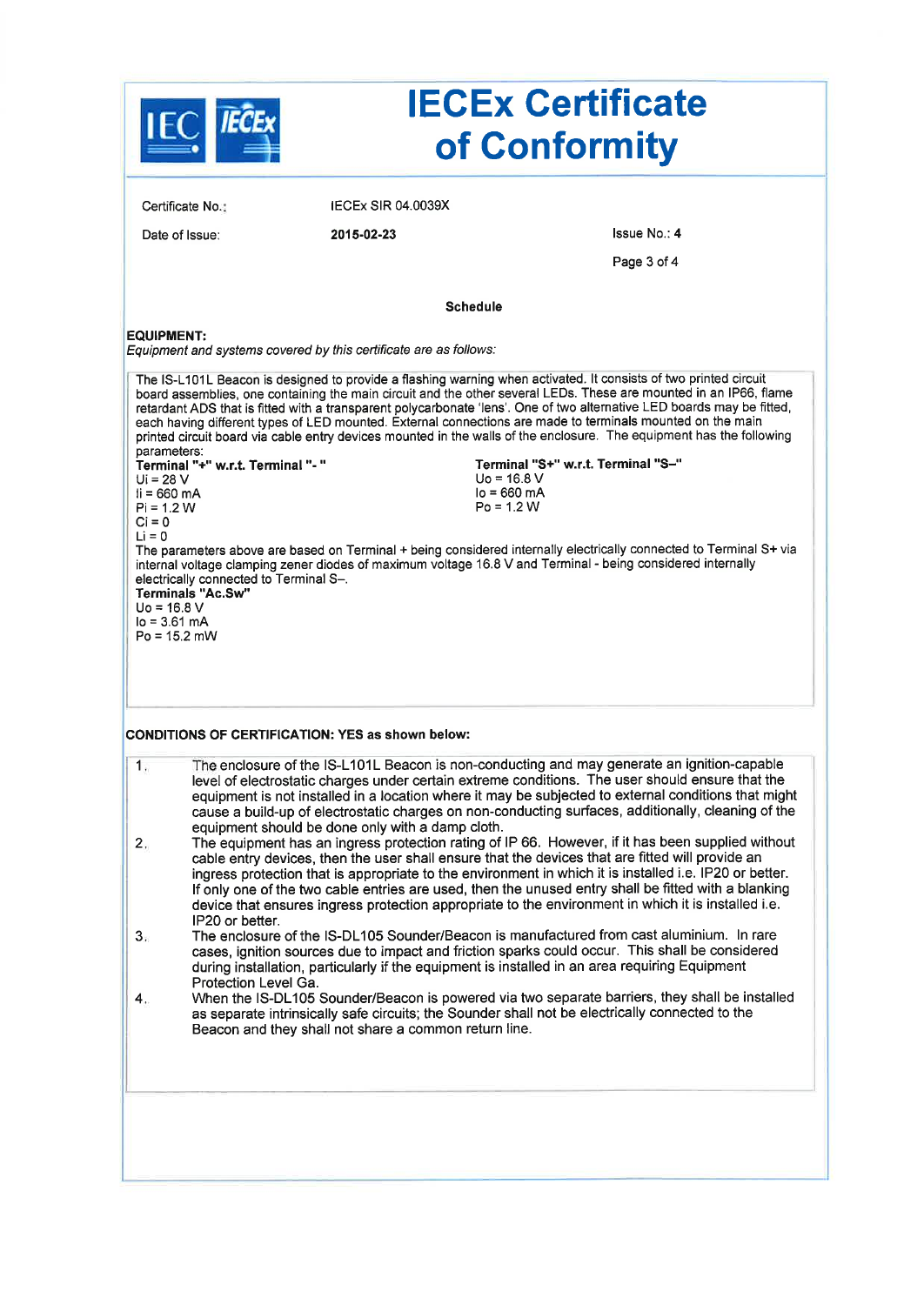|                                |                                                                                   | <b>IECEx Certificate</b><br>of Conformity                                                                                                                                                                                                                                                           |
|--------------------------------|-----------------------------------------------------------------------------------|-----------------------------------------------------------------------------------------------------------------------------------------------------------------------------------------------------------------------------------------------------------------------------------------------------|
| Certificate No.:               | <b>IECEX SIR 04.0039X</b>                                                         |                                                                                                                                                                                                                                                                                                     |
| Date of Issue:                 | 2015-02-23                                                                        | Issue No.: 4                                                                                                                                                                                                                                                                                        |
|                                |                                                                                   | Page 4 of 4                                                                                                                                                                                                                                                                                         |
|                                | DETAILS OF CERTIFICATE CHANGES (for issues 1 and above):                          |                                                                                                                                                                                                                                                                                                     |
|                                | <b>Issue 1</b> - this Issue introduced the following changes:                     |                                                                                                                                                                                                                                                                                                     |
| 1.                             |                                                                                   | Following appropriate re-assessment to demonstrate compliance with the requirements of the latest<br>standards, the documents originally listed in section 9, IEC 60079-0:2000 Edition 3.1 and IEC<br>60079-11:1999 Edition 4, were replaced by those currently listed, the markings were updated   |
| accordingly.<br>$\overline{2}$ | The IS-L101L Beacon was changed to modify the PCB track and component layout.     |                                                                                                                                                                                                                                                                                                     |
|                                | <b>Issue 2</b> – this Issue introduced the following change:                      |                                                                                                                                                                                                                                                                                                     |
| 1.                             | was approved. The conditions of Certification are amended to reflect this change. | The use of a cast aluminium enclosure material and an alternative to the existing plastic material                                                                                                                                                                                                  |
|                                | Issue 3 - this Issue introduced the following change:                             |                                                                                                                                                                                                                                                                                                     |
| 1.                             | accordingly. The IS-DL105 is described in the Certificate Annexe.                 | It was clarified that the cast aluminium enclosure versions that were first recognised in Issue 2 of<br>this certificate are in fact the model IS-DL105 Combined Sounder/Beacon; to account for the new<br>model, the Conditions of Certification and associated drawings were reviewed and revised |
|                                | <b>Issue 4</b> - this Issue introduced the following change:                      |                                                                                                                                                                                                                                                                                                     |
| 1.<br>26:2014 Ed 3.0           |                                                                                   | Following appropriate assessment to demonstrate compliance with the latest technical knowledge,<br>the documents previously listed, IEC 60079-0:2004 Ed 4.0, IEC 60079-11:2006 Ed 5.0 and IEC<br>60079-26:2006 were replaced by IEC 60079-0:2011 Ed 6, IEC 60079-11:2011 Ed 6 and IEC 60079-        |
|                                |                                                                                   |                                                                                                                                                                                                                                                                                                     |
|                                |                                                                                   |                                                                                                                                                                                                                                                                                                     |
|                                | Annex: IECEx SIR 04.0039X Iss 4 Annexe.pdf                                        |                                                                                                                                                                                                                                                                                                     |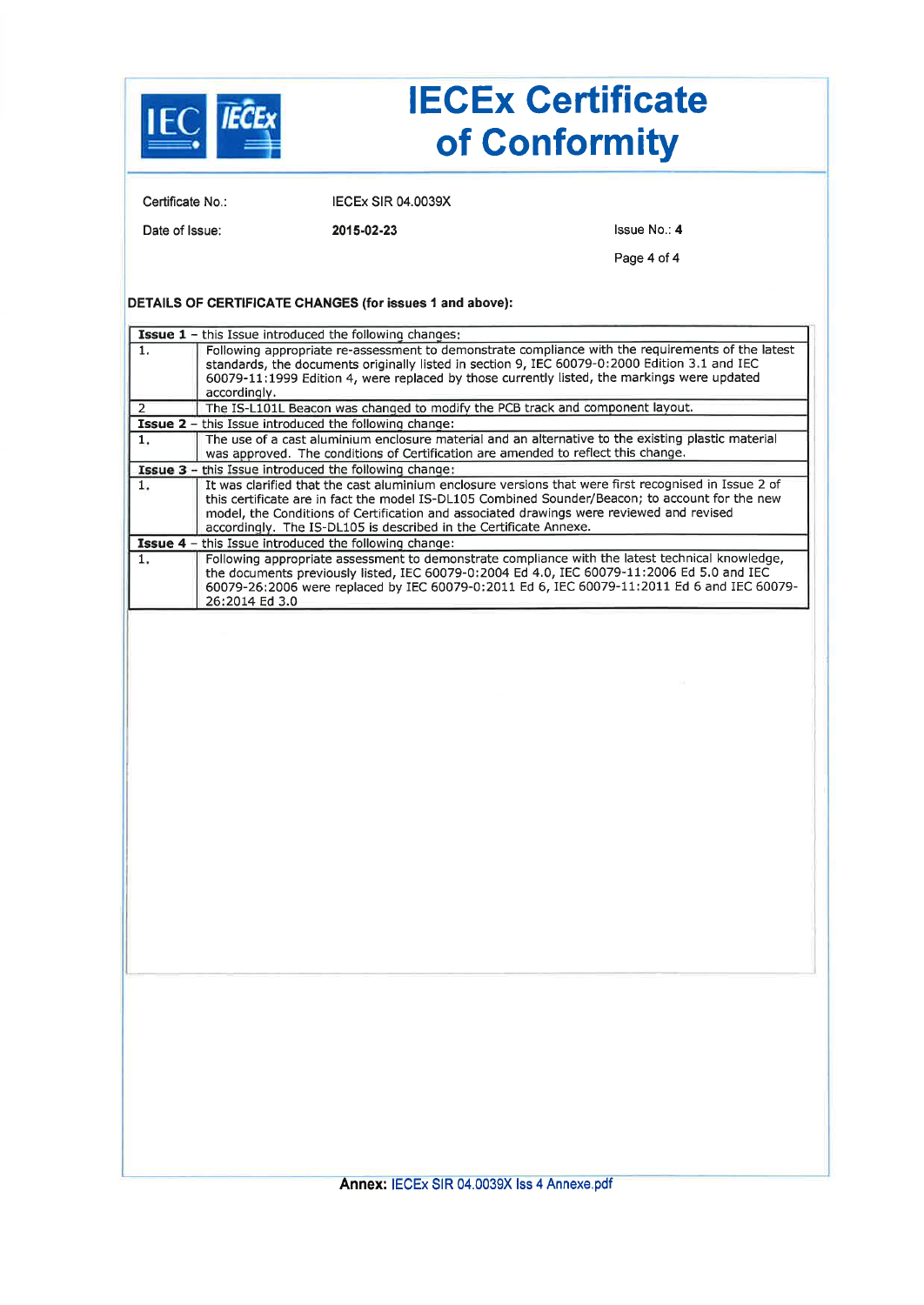Annexe to: IECEx SIR 04.0039X Issue 4 Annexe

Applicant: European Safety Systems Ltd.,

Apparatus: IS-L101L Beacon and



The IS-DL105 Sounder/Beacon is designed to provide an audible and flashing warning when activated. It consists of three printed circuit board assemblies, one for the sounder, connected to an inductive sounder transducer; and two printed circuit board assemblies for the beacon, one containing the main circuit and the other several LEDs,

These are mounted in an IP 66, cast aluminium enclosure with a borosilicate glass dome. External connections are made to terminals mounted on the printed circuit board via a cable entry device mounted in the wall of the enclosure.

Two alternative LED boards may be fitted, each being fitted with different types of LED. External connections are made to terminals mounted on the main printed circuit board via cable entry devices mounted in the walls of the enclosure.

| Sounder and Beacon powered through a single barrier                                  |  |                                                 |
|--------------------------------------------------------------------------------------|--|-------------------------------------------------|
| The barrier may be connected either to the Sounder or to the Beacon, as shown below: |  |                                                 |
| Sounder PCBA                                                                         |  | Beacon PCBA                                     |
| Input to Terminals + w.r.t. Terminal:                                                |  | Input to Terminals + w.r.t. Terminals -:        |
| $Ui = 28 V$                                                                          |  | $Ui = 28 V$                                     |
| $I = 93 \text{ mA}$                                                                  |  | $I = 93 \text{ mA}$                             |
| $Pi = 660$ mW                                                                        |  | $Pi = 660$ mW                                   |
| $Ci = 0$                                                                             |  | $Ci = 0$                                        |
| $Li = 0$                                                                             |  | $Li = 0$                                        |
| In addition, a diode return barrier or                                               |  | The output parameters at Terminal S+ w.r.t.     |
| isolator may be connected to Terminal S2                                             |  | Terminal S- are:                                |
| w.r.t. Terminal – and Terminal S3 w.r.t.                                             |  | $U_0 = 16.8 V$                                  |
| Terminal $-$ with the following parameters:                                          |  | $Io = 93$ mA                                    |
| $Ui = 28 V$                                                                          |  | $Po = 660m$ W                                   |
| $I_i = 0$                                                                            |  | These are based on Terminal $+$ being           |
|                                                                                      |  | considered internally electrically connected to |
|                                                                                      |  | Terminal S+ via internal voltage clamping       |
|                                                                                      |  | zener diodes of maximum voltage 16.8V and       |
|                                                                                      |  | Terminal - being considered internally          |
|                                                                                      |  | electrically connected to Terminal S -.         |
|                                                                                      |  | The output parameters at Terminals Ac.Sw        |
|                                                                                      |  | are:                                            |
|                                                                                      |  | $U_0 = 16.8 V$                                  |
|                                                                                      |  | $Io = 3.61$ mA                                  |
|                                                                                      |  | $Po = 15.2$ mW                                  |

## Sira Gertification Service

Rake Lane, Eccleston, Chester, CH4 gJN, England

| Tel:   | +44 (0) 1244 670900        |
|--------|----------------------------|
| Fax:   | +44 (0) 1244 681330        |
| Email: | info@siracertification.com |
| Web:   | www.siracertification.com  |